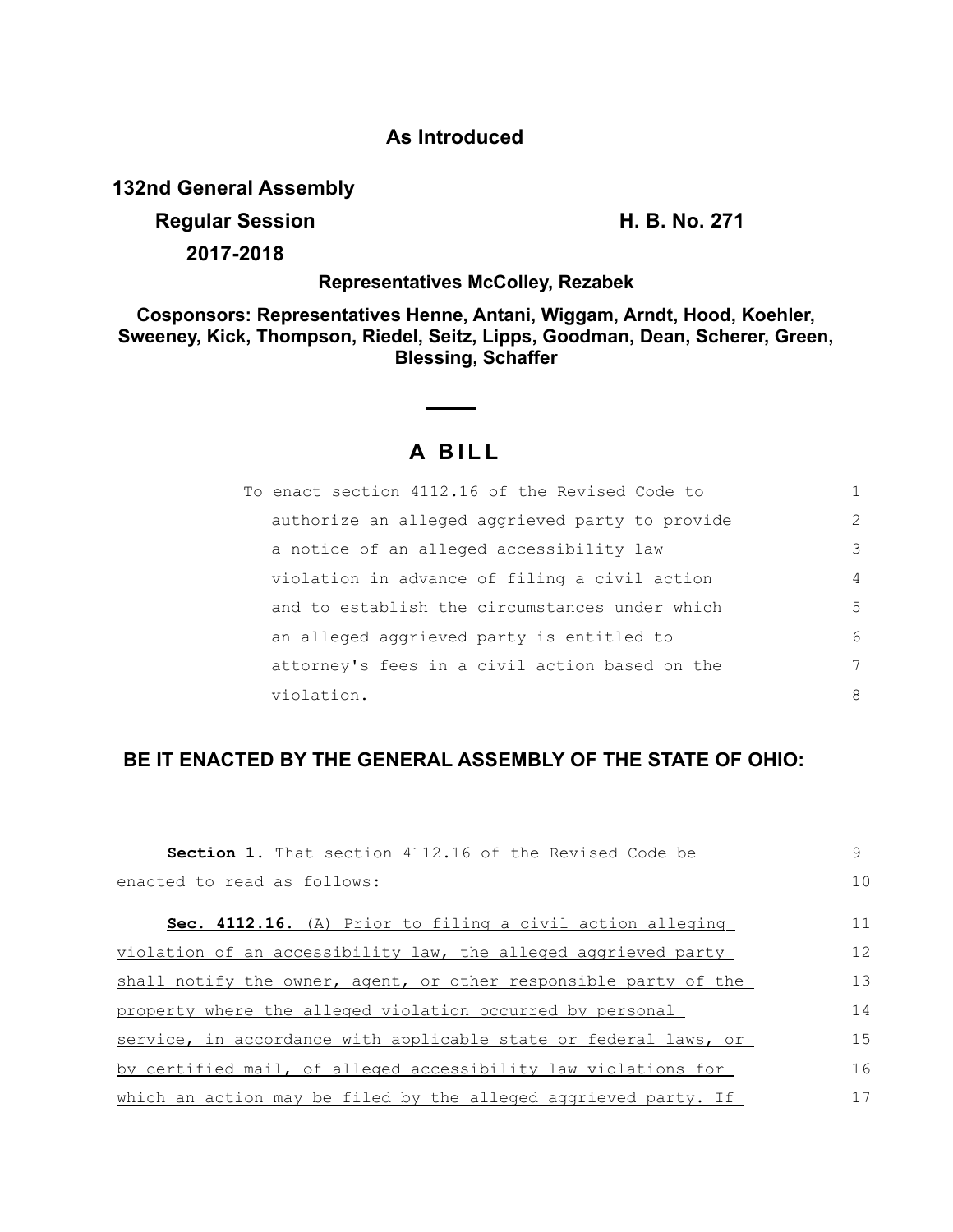| an alleged aggrieved party does not serve notice, the alleged         | 18 |
|-----------------------------------------------------------------------|----|
| aggrieved party is not entitled to attorney's fees upon the           | 19 |
| judgment of a civil action alleging violation of an                   | 20 |
| accessibility law unless the trial court determines that              | 21 |
| attorney's fees are appropriate due to the nature of the              | 22 |
| violations, including their willfulness, duration, or severity.       | 23 |
| <u>If an alleged aggrieved party serves notice in accordance with</u> | 24 |
| division (B) of this section, the alleged aggrieved party is          | 25 |
| precluded from filing such a civil action until one of the            | 26 |
| following occurs:                                                     | 27 |
| (1) The alleged aggrieved party receives a response as                | 28 |
| described in division (C)(1) of this section and the property         | 29 |
| owner, agent, or other responsible party of the property fails        | 30 |
| <u>to make the improvements or bring the property into compliance</u> | 31 |
| with accessibility laws and fails to provide a reasonable             | 32 |
| explanation for the failure within ninety days as required by         | 33 |
| division (D) of this section.                                         | 34 |
| (2) The alleged aggrieved party receives a response as                | 35 |
| described in division (C)(2) of this section.                         | 36 |
| (3) The alleged aggrieved party receives a response as                | 37 |
| described in division (C) (3) of this section, but the alleged        | 38 |
| aggrieved party reasonably believes that the alleged violations       | 39 |
| continue to exist.                                                    | 40 |
| (4) The property owner, agent, or other responsible party             | 41 |
| of the property fails to respond to the notice within fifteen         | 42 |
| business days as required by division (C) of this section.            | 43 |
| (B) A notice provided pursuant to division (A) of this                | 44 |
| section shall furnish similar information or be in substantially      | 45 |
| similar form to the following:                                        | 46 |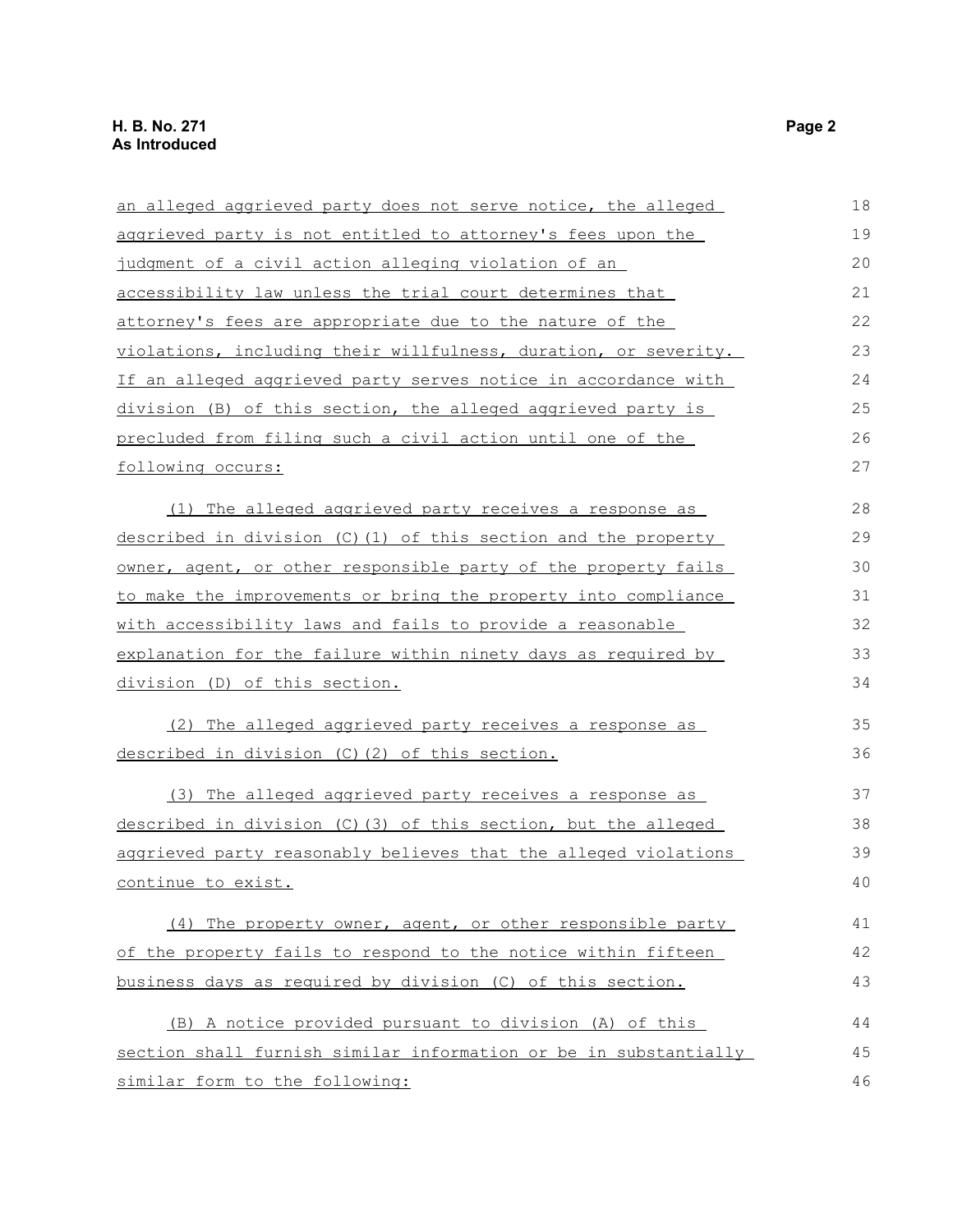| THIS LETTER IS TO INFORM YOU THAT THE PROPERTY LOCATED AT        | 47 |
|------------------------------------------------------------------|----|
| (address of property), FOR WHICH YOU ARE THE PROPERTY OWNER,     | 48 |
| AGENT, OR OTHER RESPONSIBLE PARTY, MAY BE IN VIOLATION OF        | 49 |
| FEDERAL AND/OR STATE ACCESSIBILITY LAWS AND CAUSED HARM TO (name | 50 |
| of alleged aggrieved party).                                     | 51 |
| SPECIFICALLY, THE POSSIBLE VIOLATION(S) HAS/HAVE BEEN            | 52 |
| IDENTIFIED AS FOLLOWS:                                           | 53 |
| (Notice must identify the specific facts that constitute         | 54 |
| the alleged violation, including the approximate date on which   | 55 |
| the alleged violation occurred or was observed and               | 56 |
| identification of the location of the alleged violation with     | 57 |
| sufficient detail, so that the location can be identified by the | 58 |
| property owner, agent, or other responsible party.)              | 59 |
| YOU HAVE 15 BUSINESS DAYS TO RESPOND TO THIS NOTICE BY           | 60 |
| PERSONAL SERVICE OR CERTIFIED MAIL. YOUR RESPONSE MUST BE        | 61 |
| ADDRESSED TO (address where personal service may be received or  | 62 |
| certified mail may be sent). OHIO LAW ALLOWS YOU TO RESPOND IN   | 63 |
| ONE OF THREE WAYS:                                               | 64 |
| (1) YOU MAY EXPRESSLY STATE THAT IMPROVEMENTS WILL BE MADE       | 65 |
| TO BRING THE PROPERTY INTO COMPLIANCE WITH APPLICABLE            | 66 |
| ACCESSIBILITY LAWS. IF YOU RESPOND IN THIS MANNER, YOU HAVE A    | 67 |
| MAXIMUM OF 90 DAYS TO COMPLETE THESE IMPROVEMENTS. THE 90-DAY    | 68 |
| PERIOD SHALL BEGIN ON THE DATE YOUR RESPONSE TO THIS NOTICE IS   | 69 |
| RECEIVED AT THE ADDRESS GIVEN ABOVE. IF THE IMPROVEMENTS         | 70 |
| NECESSARY TO BRING THE PROPERTY INTO COMPLIANCE WITH THE         | 71 |
| APPLICABLE ACCESSIBILITY LAWS ARE NOT COMPLETED WITHIN THE 90-   | 72 |
| DAY PERIOD, THE ALLEGED AGGRIEVED PARTY MAY BRING A LAWSUIT      | 73 |
| AGAINST YOU. YOU MAY EXTEND THE 90-DAY PERIOD ONLY IF YOU        | 74 |
| PROVIDE A REASONABLE EXPLANATION AS TO WHY IMPROVEMENTS CANNOT   | 75 |
| BE MADE WITHIN 90 DAYS. REASONABLE EXPLANATIONS INCLUDE          | 76 |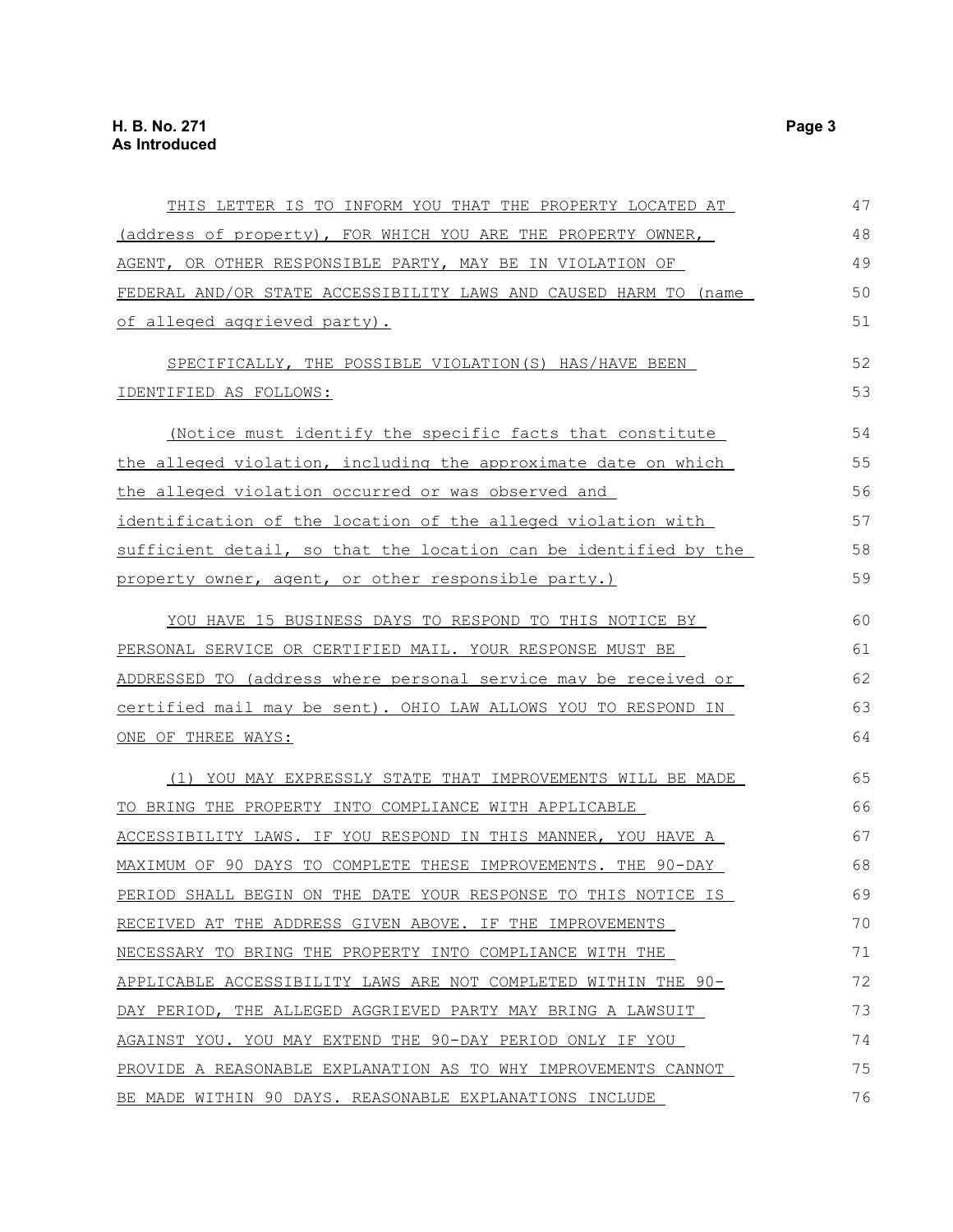| DEMONSTRATED NEED FOR DELAY, SUCH AS CONSTRUCTION AND PERMITTING | 77  |
|------------------------------------------------------------------|-----|
| RELATED ISSUES.                                                  | 78  |
| (2) YOU MAY CHALLENGE THE VALIDITY OF THE ALLEGED                | 79  |
| VIOLATIONS. IF YOU RESPOND IN THIS MANNER, THE ALLEGED AGGRIEVED | 80  |
| PARTY MAY BRING A LAWSUIT AGAINST YOU IMMEDIATELY.               | 81  |
| (3) IF THE VIOLATIONS LISTED ABOVE ARE THE SAME AS OR            | 82  |
| SIMILAR TO PREVIOUS VIOLATIONS THAT YOU BELIEVE HAVE BEEN        | 83  |
| CORRECTED, YOU MAY RESPOND BY STATING THAT THE NECESSARY         | 84  |
| IMPROVEMENTS HAVE BEEN MADE TO BRING THE PROPERTY INTO           | 85  |
| COMPLIANCE WITH THE APPLICABLE ACCESSIBILITY LAWS. YOU MUST ALSO | 86  |
| ATTACH EVIDENCE THAT VERIFIES THOSE IMPROVEMENTS.                | 87  |
| IF YOU HAVE ANY QUESTIONS ABOUT THIS NOTICE OR YOUR RIGHTS       | 88  |
| UNDER FEDERAL OR OHIO LAW, PLEASE CONTACT YOUR LEGAL COUNSEL.    | 89  |
| (C) Within fifteen business days after an alleged                | 90  |
| aggrieved party serves or sends a notice pursuant to division    | 91  |
| (A) of this section, the property owner, agent, or other         | 92  |
| responsible party of the property where the alleged violation    | 93  |
| occurred shall respond to the notice by personal service or      | 94  |
| certified mail to the alleged aggrieved party. That response     | 95  |
| shall do one of the following:                                   | 96  |
| (1) Expressly state that improvements will be made to            | 97  |
| bring the property into compliance with applicable accessibility | 98  |
| laws.                                                            | 99  |
| (2) Challenge the validity of the alleged violation. If          | 100 |
| the property owner, agent, or other responsible party responds   | 101 |
| in this manner, the alleged aggrieved party may file an action,  | 102 |
| subject to any applicable statutes of limitations, any time      | 103 |
| after receipt of that response.                                  | 104 |
| (3) State that the alleged violations identified by the          | 105 |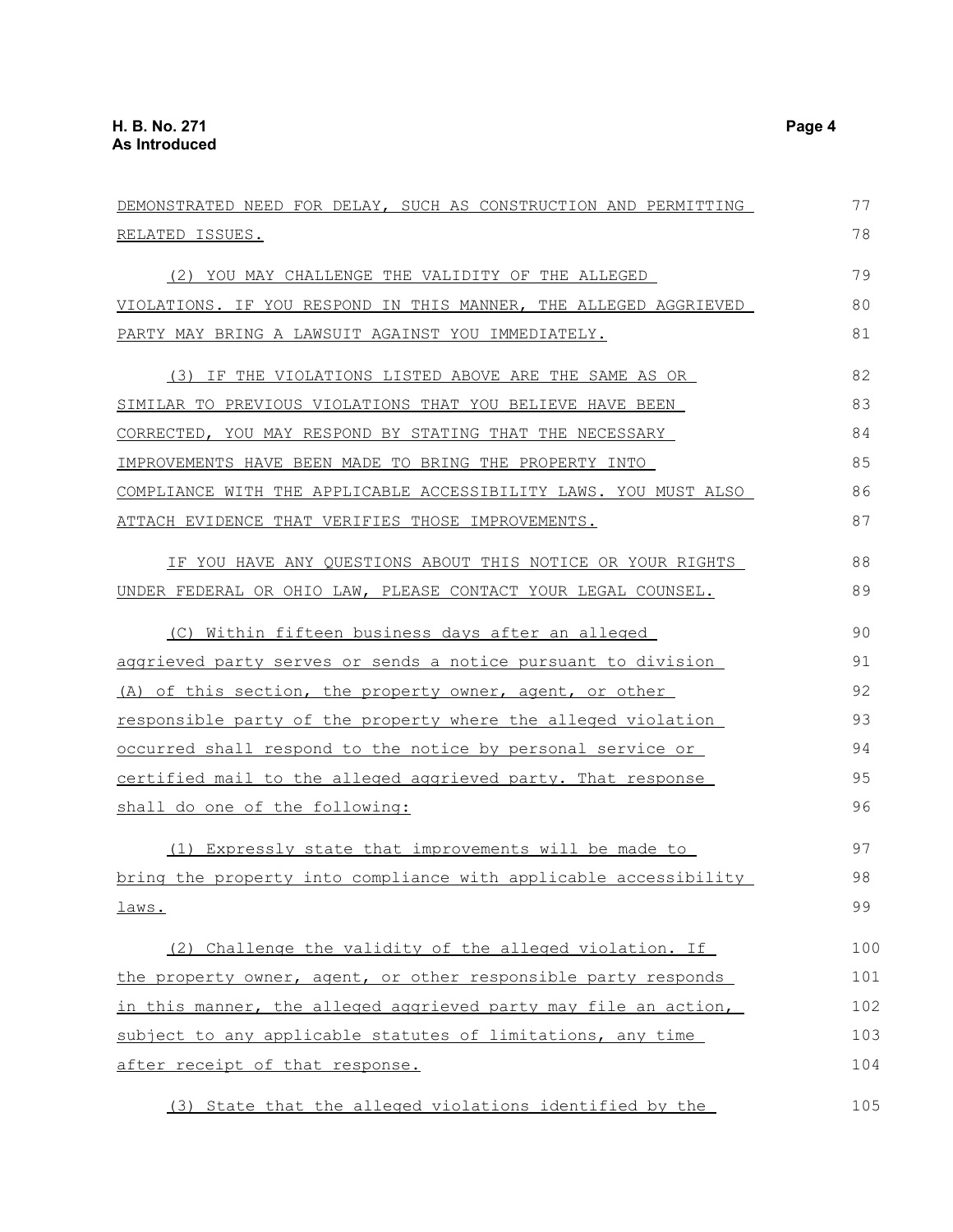| alleged aggrieved party have been corrected to comply with          | 106 |
|---------------------------------------------------------------------|-----|
| applicable accessibility laws. The property owner, agent, or        | 107 |
| other responsible party shall attach evidence to the response       | 108 |
| that verifies those improvements.                                   | 109 |
| (D)(1)(a) If a property owner, agent, or responsible party          | 110 |
| of the property where the alleged accessibility law violation       | 111 |
| occurred responds in the manner described in division (C)(1) of     | 112 |
| this section, the property owner, agent, or responsible party       | 113 |
| shall have ninety days to remedy the alleged violation. The         | 114 |
| ninety-day period shall begin on the date the alleged aggrieved     | 115 |
| party receives the response described in division (C) of this       | 116 |
| section. The owner, agent, or other responsible party may extend    | 117 |
| <u>the ninety-day period by not more than ninety days upon</u>      | 118 |
| providing a reasonable explanation as to why the improvement        | 119 |
| requires more than ninety days to complete. Reasonable              | 120 |
| explanations include demonstrated need for extension, such as       | 121 |
| construction and permitting related issues.                         | 122 |
| (b) If the property owner, agent, or other responsible              | 123 |
| party of the property where the alleged accessibility law           | 124 |
| violation occurred responds in the manner described in division     | 125 |
| (C)(1) of this section and makes the improvements to bring the      | 126 |
| property into compliance with applicable accessibility laws         | 127 |
| within the ninety-day period described in division $(D) (1) (a)$ of | 128 |
| this section or provides a reasonable explanation as to why         | 129 |
| those improvements are not completed, the response as described     | 130 |
| in division (C)(1) of this section shall not be considered an       | 131 |
| admission of quilt and shall be inadmissible as evidence in any     | 132 |
| future actions based on the same facts filed against the            | 133 |
| property owner, agent, or other responsible party.                  | 134 |
| (2) (a) If the property owner, agent, or other responsible          | 135 |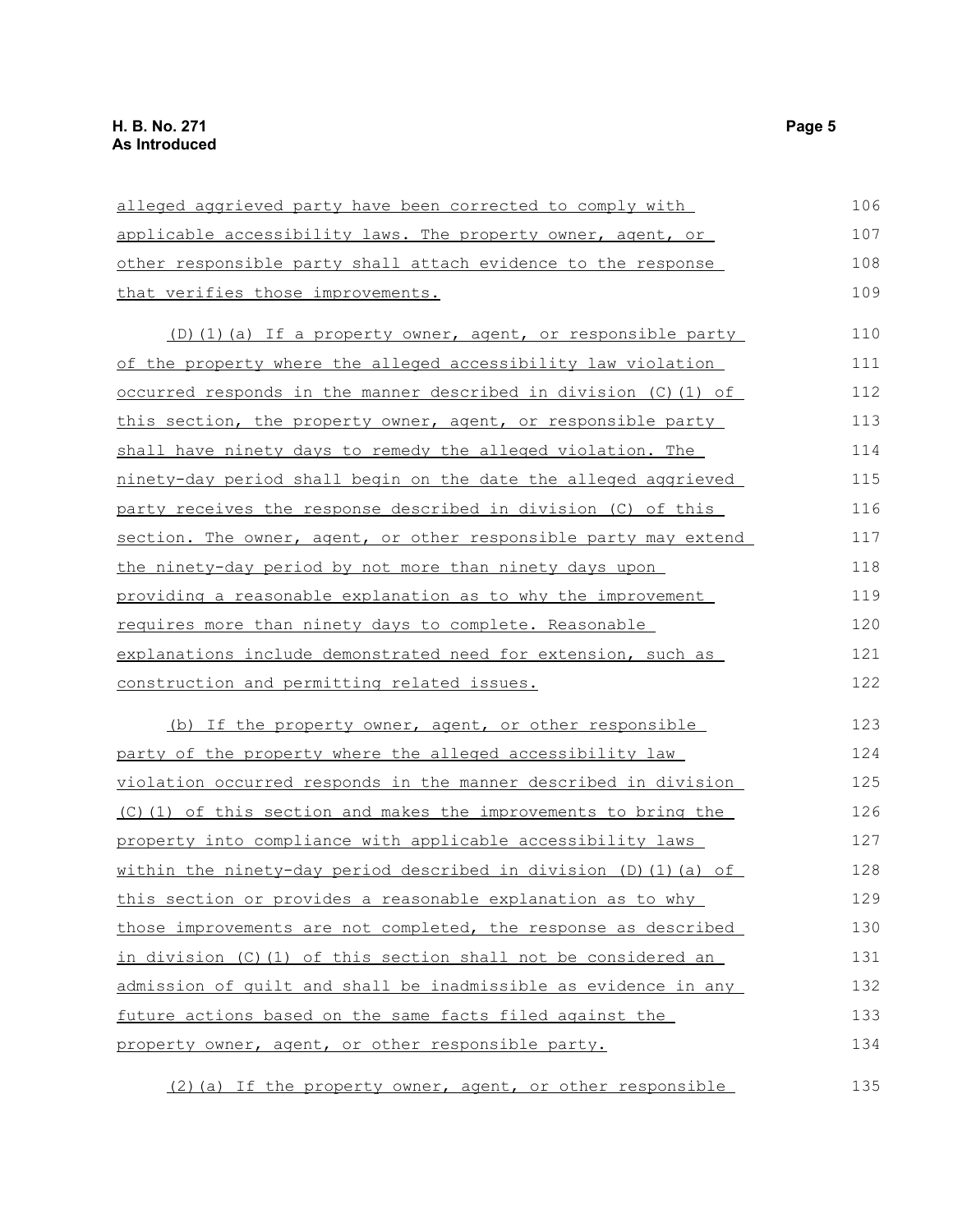| party of the property where the alleged accessibility law               | 136 |
|-------------------------------------------------------------------------|-----|
| violation occurred fails to make the improvements to bring the          | 137 |
| property into compliance with applicable accessibility laws             | 138 |
| within the ninety-day period described in division $(D)$ $(1)$ $(a)$ of | 139 |
| this section and, in the opinion of the aggrieved party, fails          | 140 |
| to provide a reasonable explanation as to why those improvements        | 141 |
| are not completed, the alleged aggrieved party may file a civil         | 142 |
| action for accessibility law violation against that property            | 143 |
| owner, agent, or other responsible party.                               | 144 |
| (b) In a civil action filed pursuant to division (D) (2) (a)            | 145 |
| of this section in which a plaintiff prevails, the plaintiff            | 146 |
| shall recover reasonable attorney's fees, in addition to any            | 147 |
| other remedies available to the plaintiff. However, the                 | 148 |
| plaintiff shall not be entitled to attorney's fees under this           | 149 |
| division if the plaintiff filed the civil action prior to the           | 150 |
| expiration of an extension invoked by the defendant and the             | 151 |
| court determines that the defendant's explanation as to the             | 152 |
| necessity of the extension was reasonable.                              | 153 |
| (c) If the property owner, agent, or other responsible                  | 154 |
| party where the alleged accessibility law violation occurred            | 155 |
| makes the improvements to bring the property into compliance            | 156 |
| with the applicable accessibility laws within the ninety-day            | 157 |
| period described in division (D)(1) of this section and provides        | 158 |
| evidence to the alleged aggrieved party that the improvements           | 159 |
| have been made, or if the property owner, agent, or other               | 160 |
| responsible party demonstrates to the court's satisfaction that         | 161 |
| the explanation given for the necessity of an extension was             | 162 |
| reasonable, the alleged aggrieved party shall not receive any           | 163 |
| damages or attorney's fees for any action arising out of the            | 164 |
| same or similar facts that served as a basis for the alleged            | 165 |
| violation. The alleged aggrieved party may receive damages and          | 166 |